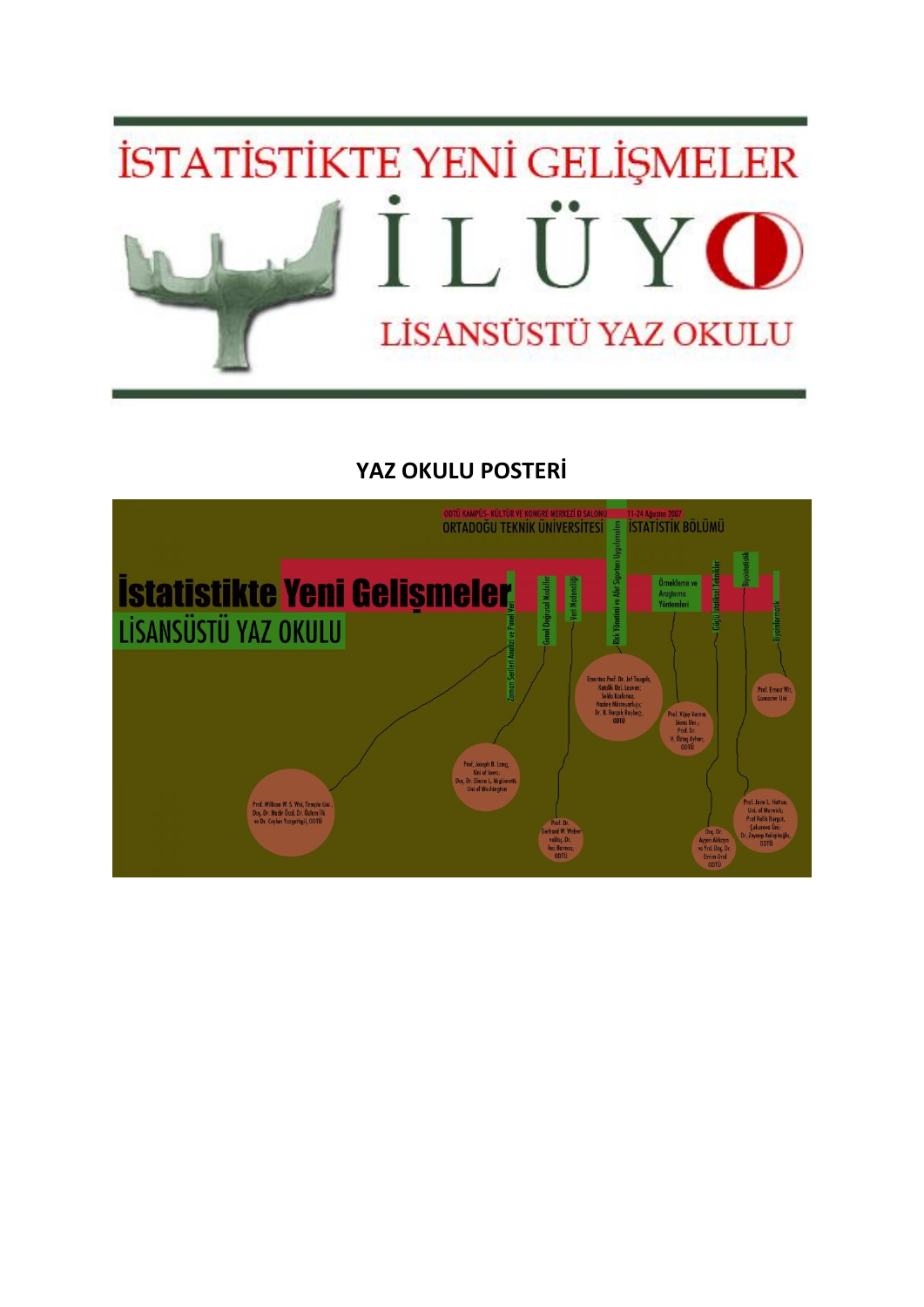### **YAZ OKULU PROGRAMI**

#### **Programme**

**August 12, 2007**

 $\bullet$ 

 $\bullet$ 

**TOI** 

 $\overline{1}$ 

**Topics in Categorical Data Analysis: Generalized Linear Models** 8:30 a.m. – 10:00 a.m. Prof. Joseph B. Lang, University of Iowa, Department of Statistics and Actuarial Science, USA

ANOVA Models

10:00 a.m. – 10:10 a.m. Coffee Break

10:10 a.m. – 12:30 p.m. Prof. Joseph B. Lang, University of Iowa, Department of Statistics and Actuarial Science, USA

 Generalized Linear Models Models for Binary Response Data: Logistic Regression Models

12:30 p.m. – 2:00 p.m. Lunch

2:00 p.m. - 3:30 p.m. Prof. Joseph B. Lang, University of Iowa, Department of Statistics and Actuarial Science, USA

Models for Count Response Data: Poisson Regression Models and Loglinear Models  $\bullet$ 

3:30 p.m. – 3:40 p.m. Coffee Break

3:40 p.m. - 5:30 p.m. Prof. Joseph B. Lang, University of Iowa, Department of Statistics and Actuarial Science, USA

Models for Count Response Data: Poisson Regression Models and Loglinear Models

**August 13, 2007**

**Disaster Risk Management Applications (DRM), Insurance-Reinsurance** 8:30 a.m. – 11:00 a.m. Prof. Jozef Teugels, Katolik University Leuven, Katholieke Universiteit Leuven, University Centre for Statistics, Belgium

The use of Statistics in Insurance and Finance Applications: Recent

**Developments** 

11:00 a.m. – 11:10 a.m. Coffee Break

11:10 a.m. – 12:30 p.m. Prof. Jozef Teugels, Katolik University Leuven, Katholieke Universiteit Leuven, University Centre for Statistics, Belgium

The use of Statistics in Insurance and Finance Applications: Recent

Developments

12:30 p.m. – 2:00 p.m. Lunch 2:00 p.m. – 3:30 p.m. Selda Korkmaz, Turkish Treasury

The Practical Use of Actuarial Science in Turkey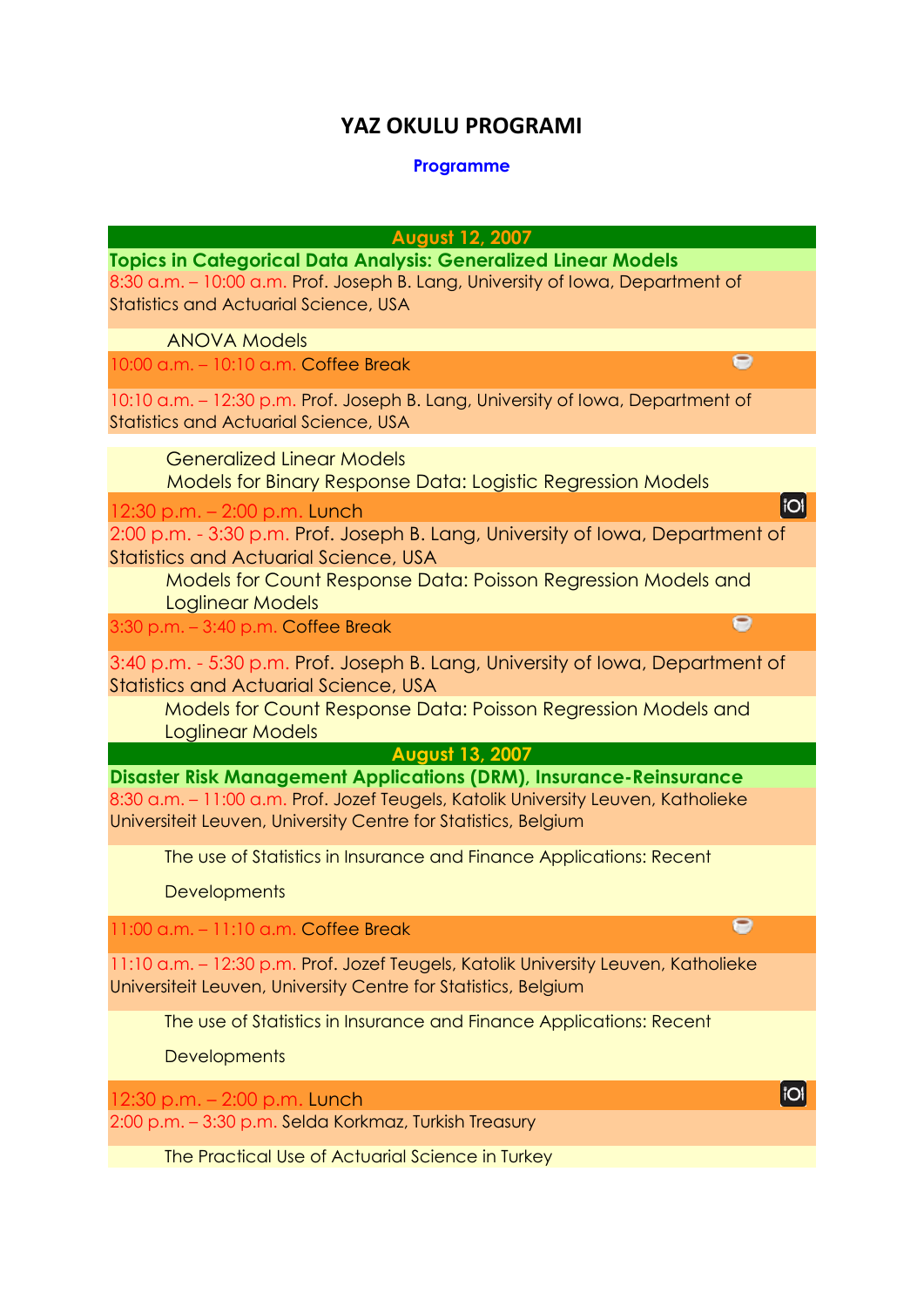3:30 p.m. – 3:40 p.m. Coffee Break

3:40 p.m. – 5:30 p.m. Dr. Burçak Başbuğ, M.E.T.U., Department of Statistics, Ankara, **Turkey** 

 $\bullet$ 

 $\bullet$ 

**TOI** 

哪

Q.

**IOI** 

 $\bullet$ 

 $\bullet$ 

Definition of Risk

Risk Management

Insurance Applications in DRM

**August 14, 2007**

**Topics in Categorical Data Analysis: Applied Latent Class Analysis** 8:30 a.m. - 10:00 p.m. Assoc. Prof. Diana L. Miglioretti, University of Washington, Department of Biostatistics, USA

Latent Class Analysis

10:00 a.m. – 10:10 a.m. Coffee Break

10:10 a.m. - 12:30 p.m. Assoc. Prof. Diana L. Miglioretti, University of Washington, Department of Biostatistics, USA

Latent Class Analysis

12:30 p.m. – 2:00 p.m. Lunch

2:00 p.m. - 3:30 p.m. Assoc. Prof. Diana L. Miglioretti, University of Washington, Department of Biostatistics, USA

Bayesian Latent Class Analysis and its Computer Applications with WinBUGS software e

3:30 p.m. – 3:40 p.m. Coffee Break

3:40 a.m. - 5:30 p.m. Assoc. Prof. Diana L. Miglioretti, University of Washington, Department of Biostatistics, USA

Bayesian Latent Class Analysis and its Computer Applications with WinBUGS software

**August 15, 2007**

**Bioinformatics**

8:30 a.m. - 10:00 a.m. Prof. Ernst Wit, Lancaster University, Department of Mathematics and Statistics, U.K.

Statistics for Microarrays: A One Day Tour

10:00 a.m. – 10:10 a.m. Coffee Break

10:10 a.m. - 12:30 p.m. Prof. Ernst Wit, Lancaster University, Department of Mathematics and Statistics, U.K.

Statistics for Microarrays: A One Day Tour

12:30 p.m. – 2:00 p.m. Lunch

2:00 p.m. - 3:30 p.m. Prof. Ernst Wit, Lancaster University, Department of Mathematics and Statistics, U.K.

Statistics for Microarrays: A One Day Tour

3:30 p.m. – 3:40 p.m. Coffee Break

3:40 p.m. - 5:30 p.m. Prof. Ernst Wit, Lancaster University, Department of Mathematics and Statistics, U.K.

Statistics for Microarrays: A One Day Tour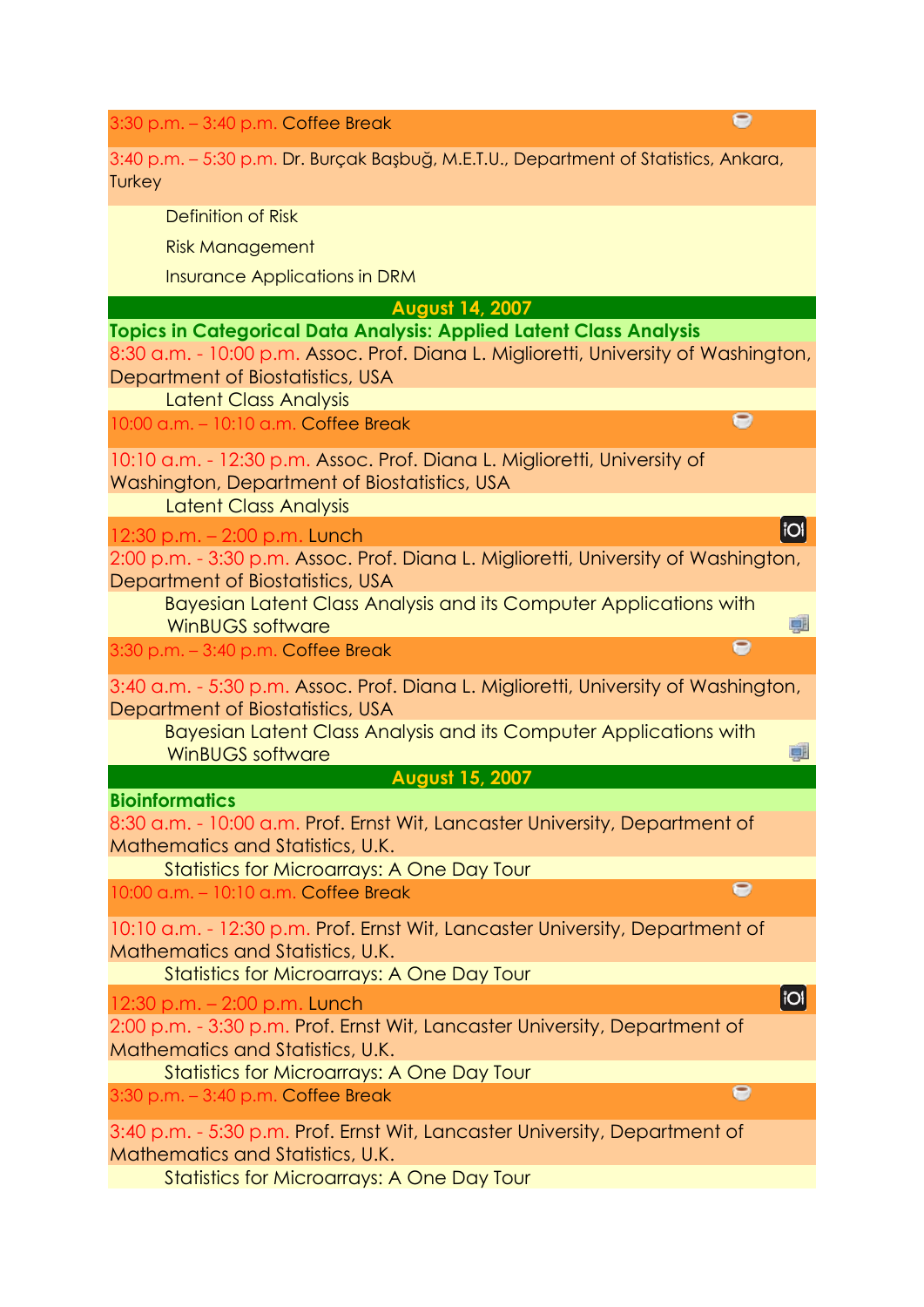**August 16, 2007 Survey Sampling and Research Methodology** 8:30 a.m. - 10:00 a.m. Prof. Vijay K. VERMA, University of Siena, Italy Lot Quality Assurance Sampling  $\bullet$ 10:00 a.m. – 10:10 a.m. Coffee Break 10:10 a.m. - 12:30 p.m. Prof. Vijay K. VERMA, University of Siena, Italy Adaptive Cluster Sampling **IOI** 12:30 p.m. – 2:00 p.m. Lunch 2:00 p.m. - 3:30 p.m. Prof. Vijay K. VERMA, University of Siena, Italy Surveys in Conflict/Disaster Situations  $\bullet$ 3:30 p.m. – 3:40 p.m. Coffee Break 3:40 p.m. - 5:30 p.m. Prof. Vijay K. VERMA, University of Siena, Italy Network (Multiplicity) Sampling Techniques Longitudinal or Panel Surveys **August 17, 2007 Survey Sampling and Research Methodology** 8:30 a.m. - 10:00 a.m. Prof. Vijay K. VERMA, University of Siena, Italy Variance Estimators for Nonlinear Statistics  $\bullet$ 10:00 a.m. – 10:10 a.m. Coffee Break 10:10 a.m. - 12:30 p.m. Prof. Vijay K. VERMA, University of Siena, Italy Data Weighting and Adjustment Procedures **IOI** 12:30 p.m. – 2:00 p.m. Lunch 2:00 p.m. - 3:30 p.m. Prof. H. Öztaş AYHAN, M.E.T.U., Department of Statistics, **Turkey** Sampling and Estimation in Establishment Surveys  $\overline{P}$ 3:30 p.m. – 3:40 p.m. Coffee Break 3:40 p.m. - 5:30 p.m. Prof. H. Öztaş AYHAN, M.E.T.U., Department of Statistics, **Turkey** Telephone Survey Sampling Sampling Issues in Internet Surveys **August 20, 2007 Time Series Analysis** 8:30 a.m. - 10:00 a.m. Prof. William W. S. Wei, Temple University, Department of Statistics, USA Time Series Regression and GARCH Models  $\bullet$ 10:00 a.m. – 10:10 a.m. Coffee Break 10:10 a.m. - 12:30 p.m. Prof. William W. S. Wei, Temple University, Department of Statistics, USA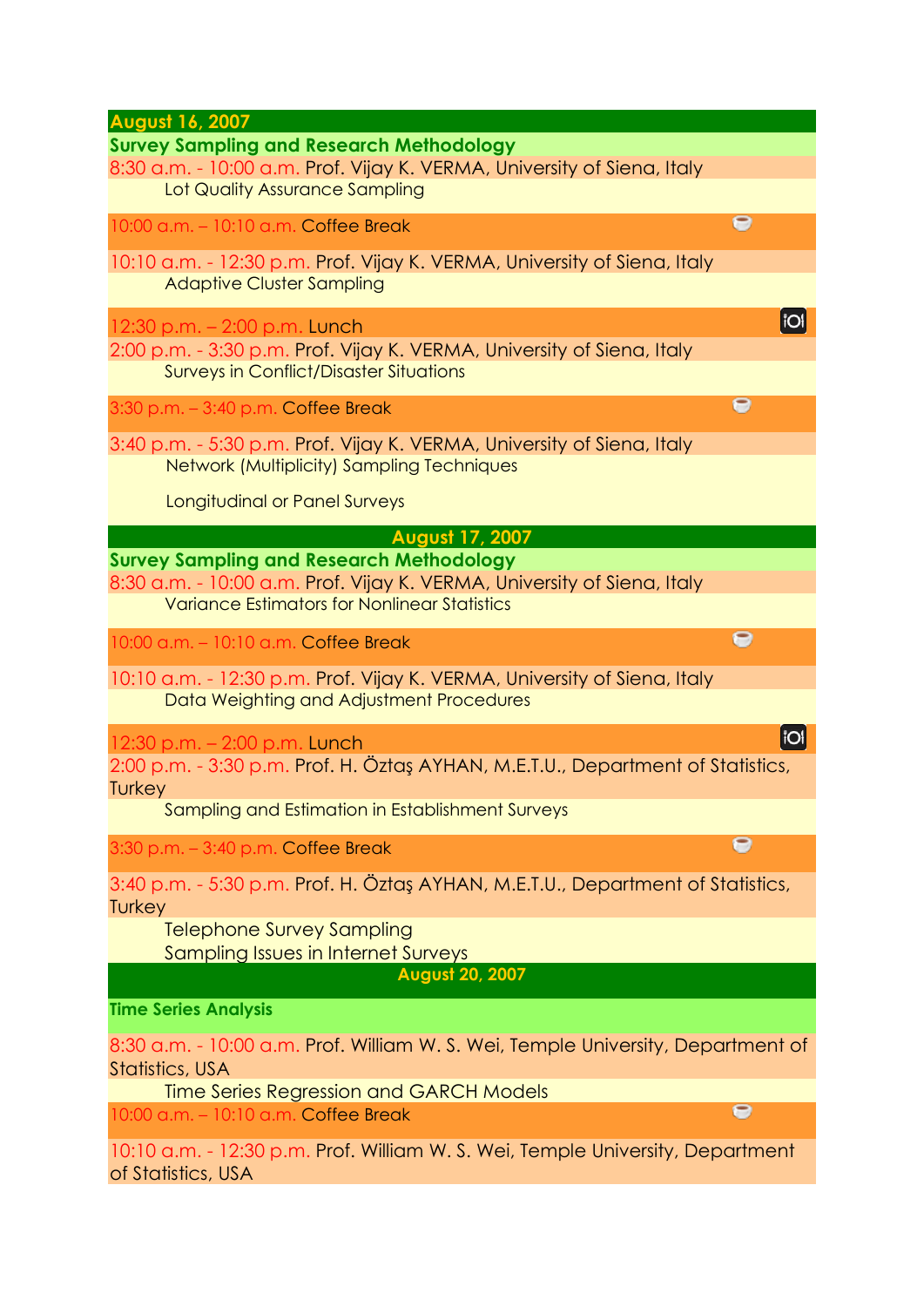Vector Time Series Analysis Spectral Analysis

12:30 p.m. – 2:00 p.m. Lunch

2:00 p.m. - 3:30 p.m. Assoc. Prof. Nadir Öcal, M.E.T.U., Department of Economics, Ankara, Turkey

Nonlinear Time Series Models

3:30 p.m. – 3:40 p.m. Coffee Break

3:40 p.m. - 5:00 p.m. Assoc. Prof. Nadir Öcal, M.E.T.U., Department of Economics, Ankara, Turkey

Nonlinear Time Series Models

5:00 p.m. - 6:00 p.m. Dr. Ceylan Yozgatlıgil, M.E.T.U., Department of Statistics, Ankara, Turkey

Computer Applications on Vector Time Series and Nonlinear Time Series 画 **Analysis** 

**August 21, 2007**

**Panel Data Analysis**

8:30 a.m. - 10:30 p.m. Dr. Özlem İlk, M.E.T.U., Department of Statistics, Ankara, **Turkey** 

Panel Data

10:30 a.m. – 10:40 a.m. Coffee Break

**Robust Statistical Techniques** 

10:40 a.m. -12:30 p.m. Assist. Prof. Evrim Oral, M.E.T.U., Department of Statistics, Ankara, Turkey

Robust Estimators of Location and Scale

12:30 p.m. – 2:00 p.m. Lunch

2:00 p.m. - 3:30 p.m. Assist. Prof. Evrim Oral, M.E.T.U., Department of Statistics, Ankara, Turkey

Robust Hypothesis Testing

3:30 p.m. – 3:40 p.m. Coffee Break

3:40 p.m. - 5:30 p.m. Assoc. Prof. Ayşen Akkaya, M.E.T.U., Department of Statistics, Ankara, Turkey

Robustness of Regression and Autoregressive Estimators **August 22, 2007**

**Robust Statistical Techniques** 

8:30 a.m. - 10:00 a.m. Assoc. Prof. Ayşen Akkaya, M.E.T.U., Department of Statistics, Ankara, Turkey

Robustness of Regression and Autoregressive Estimators

10:00 a.m. – 10:10 a.m. Coffee Break

10:10 a.m. - 12:30 p.m. Assoc. Prof. Ayşen Akkaya, M.E.T.U., Department of Statistics, Ankara, Turkey

Robustness of Regression and Autoregressive Estimators

12:30 p.m. – 2:00 p.m. Lunch

iol

 $\bullet$ 

 $\bullet$ 

 $\bullet$ 

 $\bullet$ 

**TOI**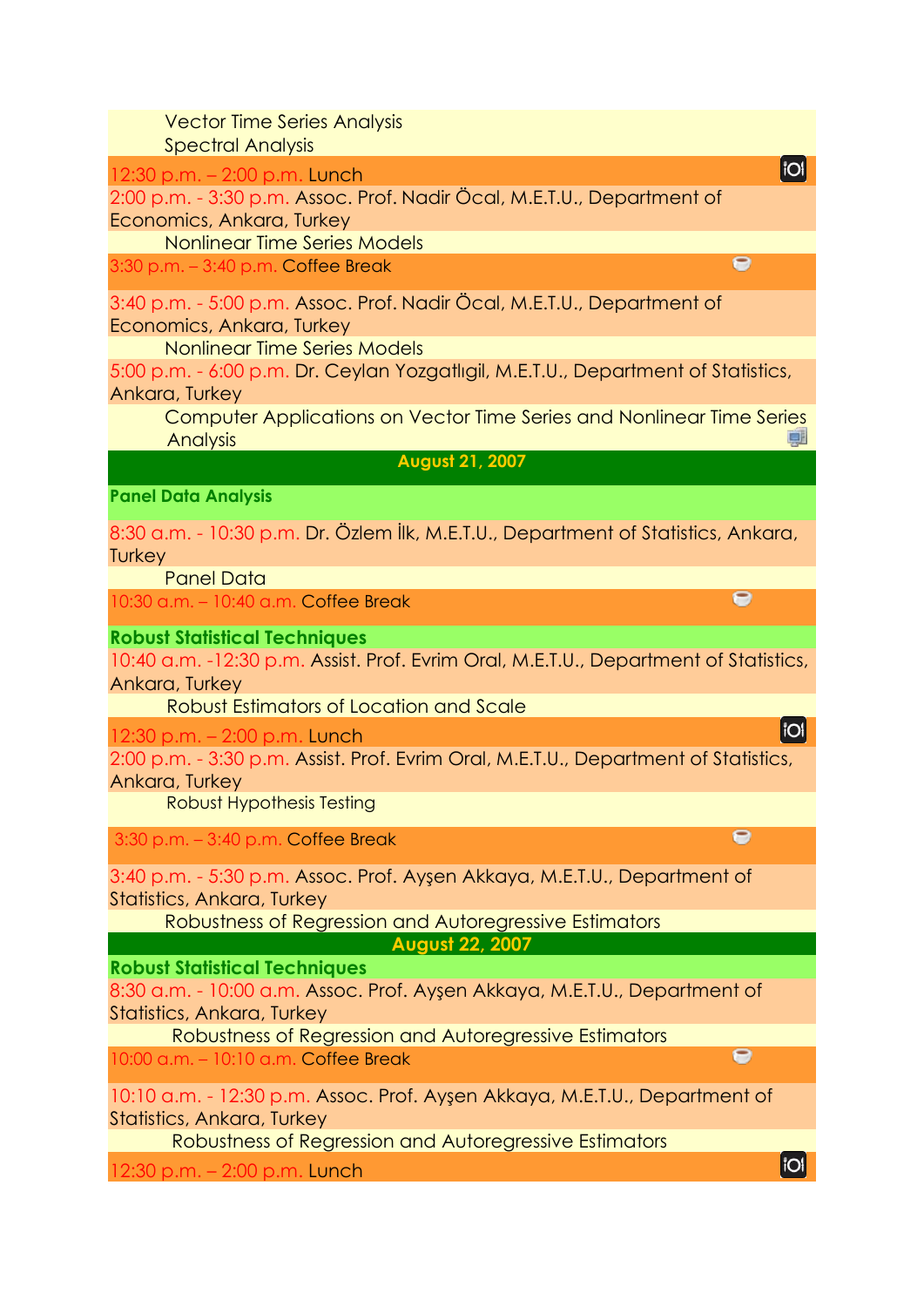2:00 p.m. - 3:30 p.m. Assoc. Prof. Ayşen Akkaya, M.E.T.U., Department of Statistics, Ankara, Turkey

Robustness in Experimental Design

3:30 p.m. – 3:40 p.m. Coffee Break

### **Biostatistics**

3:40 p.m. - 5:30 p.m. Dr. Zeynep Kalaylıoğlu, M.E.T.U., Department of Statistics, Ankara, Turkey

 $\bullet$ 

 $\bullet$ 

 $\overline{\mathbf{e}}$ 

**IOI** 

画

**IOI** 

A Two-Stage Logistic Regression Application: Predictors of Cancer Risk

by Tumor Size, Grade, and Nodal Status

**August 23 , 2007**

**Biostatistics**

8:30 a.m. - 10:00 a.m. Prof. Jane Hutton, The University of Warwick, U.K. Survival Analysis

10:00 a.m. – 10:10 a.m. Coffee Break

10:10 a.m. - 12:30 p.m. Prof. Jane Hutton, The University of Warwick, U.K. Survival Analysis

12:30 p.m. – 1:30 p.m. Lunch

1:30 p.m. - 3:00 p.m. Prof. Jane Hutton, The University of Warwick, U.K. Survival Analysis  $\bullet$ 

3:00 p.m. – 3:10 p.m. Coffee Break

3:10 p.m. - 6:00 p.m. Prof. Refik Burgut, Çukurova University, Department of Biostatistics, Adana, Turkey

Observational Studies and Tests in Diagnostic Medicine

**August 24, 2007**

**Data Mining** 

8:30 a.m. - 10:00 a.m. Prof. G. William Weber, METU, Institute of Applied Mathematics, Ankara, Turkey

Classification and Clustering Algorithms

10:00 a.m. – 10:10 a.m. Coffee Break

10:10 a.m. - 12:30 p.m. Prof. G. William Weber, METU, Institute of Applied Mathematics, Ankara, Turkey

Classification and Clustering Algorithms

12:30 p.m. – 2:00 p.m. Lunch

2:00 p.m. - 5:30 p.m. Assoc. Prof. İnci Batmaz, M.E.T.U., Department of Statistics, Ankara, Turkey

Hands on Computer Section: Application of the Algorithms Using of SPSS and SAS.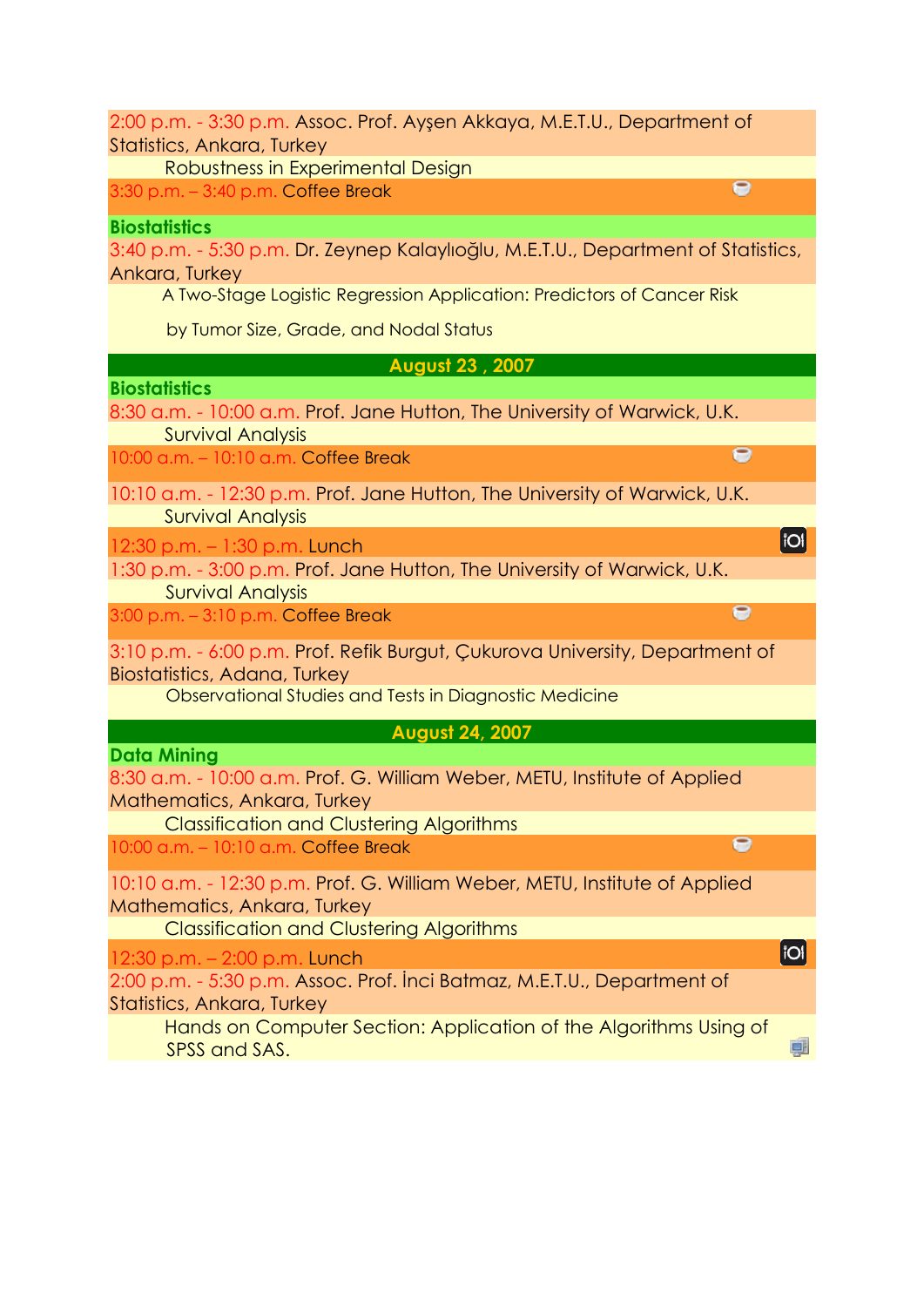## **YAZ OKULU SEMİNER LİSTESİ**

### **SEMINAR PROGRAM**

**August 10, 2007 – 11:00 a.m.**

*Prof. JosephTeugels, Katholieke University Leuven, Belgium*

"Statistics of Extremes – A Tutorial for Insurers"

**August 13, 2007 – 11:00 a.m.**

*Prof. Joseph B. Lang, USA*

"Improved Confidence Intervals for Contingency Table Parameters"

### **August 13, 2007 - 2:00 p.m.**

*Assoc. Prof. Diana L Miglioretti, USA*

"The Effect of Model Misspecification on the Analysis of Clustered Data"

**August 14, 2007 - 11:00 a.m.**

*Prof. Ernst Wit, Lancaster University, U.K.*

"Using Microarray Data to Infer Genomic Single Input Motifs"

#### **August 15, 2007 - 2:00 p.m.**

*Prof. Vijay K. VERMA, University of Siena, Italy*

"Comparative Statistics on Income and Living Conditions in Europe(EU-SILC)"

**August 21, 2007 - 11:00 a.m.**

*Prof. Jane L. Hutton, The University of Warwick, U.K.*

"Models for a Mixture of Event Counts and Survival Times"

**August 22, 2007 - 2:00 p.m.**

*Prof. William W. S. Wei, Temple University, U.S.A.*

"Aggregation and Disaggregation of Time Series"